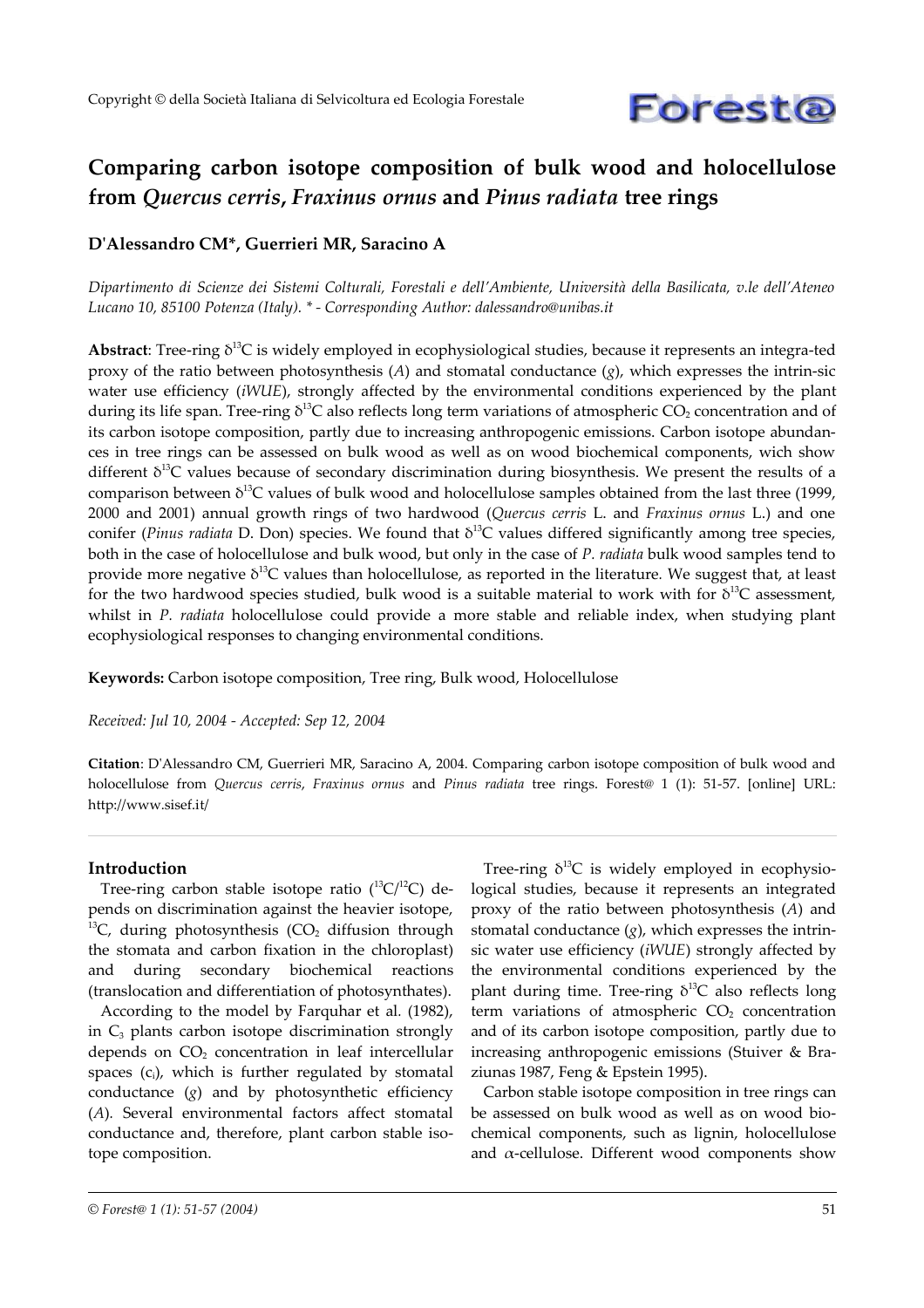different  $\delta^{13}C$  values: for instance, cellulose is  $^{13}C$  enriched by 1-2 ‰ relative to whole wood, while lignin is depleted by 2-6 ‰ relative to whole wood and by 4-7 ‰ relative to cellulose (Benner et al. 1987, Brugnoli & Farqhuar 1999). Depletion observed for secondary plant products, especially lignins, aromatic compounds, flavonoids originating from the pathway of shikimic acid, is due to the kinetic isotope effect of the pyruvate dehydrogenase reaction (Melzer & Schmidt 1987, Gleixner et al. 1993).

For assessing tree ring  $\delta^{13}C$ , analysis of cellulose extracts could theoretically be preferred because *i*) cellulose does not migrate from the tree ring in which it was formed and *ii*) less reactions (and fractionations) occur during its synthesis from photosynthates, in comparison with biosynthesis of lignin and other wood compounds. Bulk wood analyses may lead to  $\delta^{13}$ C values more affected by lignin, resins and highly mobile carbon reserves, such as carbohydrates, which tend to migrate between adjacent tree rings and whose amount may vary widely between sapwood and heartwood (Tans et al. 1978, Leavitt & Danzer 1993, Sheu & Chiu 1995). Furthermore, the ratio of lignin and cellulose concentrations is quite variable in bulk wood, thus, when measuring its  $\delta^{13}$ C, it would represent the mixing ratio of lignin and cellulose and not the water use efficiency of the plant studied (Wilson & Grinsted 1977). On the other hand, cellulose extraction is a time-consuming process, requiring the employment of several reagents and may represent a bottle-neck when trying to analyse long-time tree ring series.

Borella et al. (1998) provided an in-depth analysis of the uncertainties arising when measuring tree ring  $\delta^{13}$ C and, in particular, tried answering the question if cellulose extraction is needed for  $\delta^{13}C$  assessment; they showed good correlations ( $r^2$  > 0.8) between  $\delta^{13}$ C of α-cellulose and bulk wood for hardwood species (oak and beech), concluding that 'wood  $\delta^{13}C$  is as good climate proxy as cellulose'. On the other hand, they warned that extractives should at least be removed from conifer wood, as it can have variable and high resin content.

In this paper we present the results of a comparison between  $\delta^{13}$ C values of bulk wood and holocellulose obtained from the last three (1999, 2000 and 2001) annual growth rings of two hardwood (*Quercus cerris* L, *Fraxinus ornus* L.) and one conifer (*Pinus radiata* D.Don) species, growing in the same forest.

In the literature many methods for cellulose extraction have been described (see among others Seifort 1960, Green 1963, Tans & Mook 1980, Brenninkmeijer 1983, Pereira 1988, Loader et al. 1997, McFarlane et al. 1999, Brendel et al. 2000), but the "Jaime-Wise" method (Green 1963) and its subsequent modifications (Leavitt & Danzer 1993, Sheu & Chiu 1995, Livingstone & Spittlehouse 1996) are used in most cases.

The main goal of the present paper is to test for differences between  $\delta^{13}$ C values of bulk wood and holocellulose, in order to assess which one can be a more suitable proxy of water use efficiency of trees and, therefore, of short term changing environmental conditions.

### **Materials and Methods**

Plant material was collected in December 2001, on *Q. cerris* (n = 44)*, F. ornus* (n = 14) and *P. radiata* (n = 6) trees growing in the Stio municipality (Southern Italy, province of Salerno, 40°18'32" N, 15°15'07" E, 700 m a.s.l.), at an altitude of about 700 m a.s.l. Climate is Mediterranean, humid type; mean temperature is 13 °C and annual precipitation 1200 mm.

The studied forest is a 22-24 year old *P. radiata* D. Don plantation wich extends over 106 ha. Within the forest two stands have been selected, homogeneous according to all environmental conditions but for light regime. The stands have been identified as follows: lightly thinned stand (one over three rows of trees) with natural regeneration of *Q. cerris* (*n* = 16 in S2); strongly thinned stand (one over two rows of trees) with natural regeneration of *Q. cerris* (*n* = 15 in S3) and *F. ornus* (*n* = 14 in S3). As a control a coppice of native *Quercus* species (*n* = 13 in S1) has been selected too, growing in the same area.

In the case of hardwoods, trees were cut at their base and a 3 cm thick wood disc was sawn off from the lowermost stem portion; in the case of pine, a wood core was extracted by means of an increment borer from the NW facing side of the stem at breast height. *Q. cerris* and *F. ornus* were 6-7 years old saplings, while *P. radiata* 22-24 years old trees. Treering width was quite regular in each studied species for all the rings sampled.

Taken soon to the laboratory, samples were oven dried at 60 °C for 24 hours. Afterwards, thin shavings were obtained with a razor blade from each of the last three (1999, 2000 and 2001) annual growth rings (whole ring for hardwoods and NW facing section of the ring for the conifer); material was further reduced to 0.2 mm particles using a micro-gear miller and a ceramic mortar. Of each wood sample: *i*) one half underwent direct analysis of carbon isotope abundances into a Finnigan Delta Plus (Finnigan, Bremen, Germany) mass spectrometer (bulk wood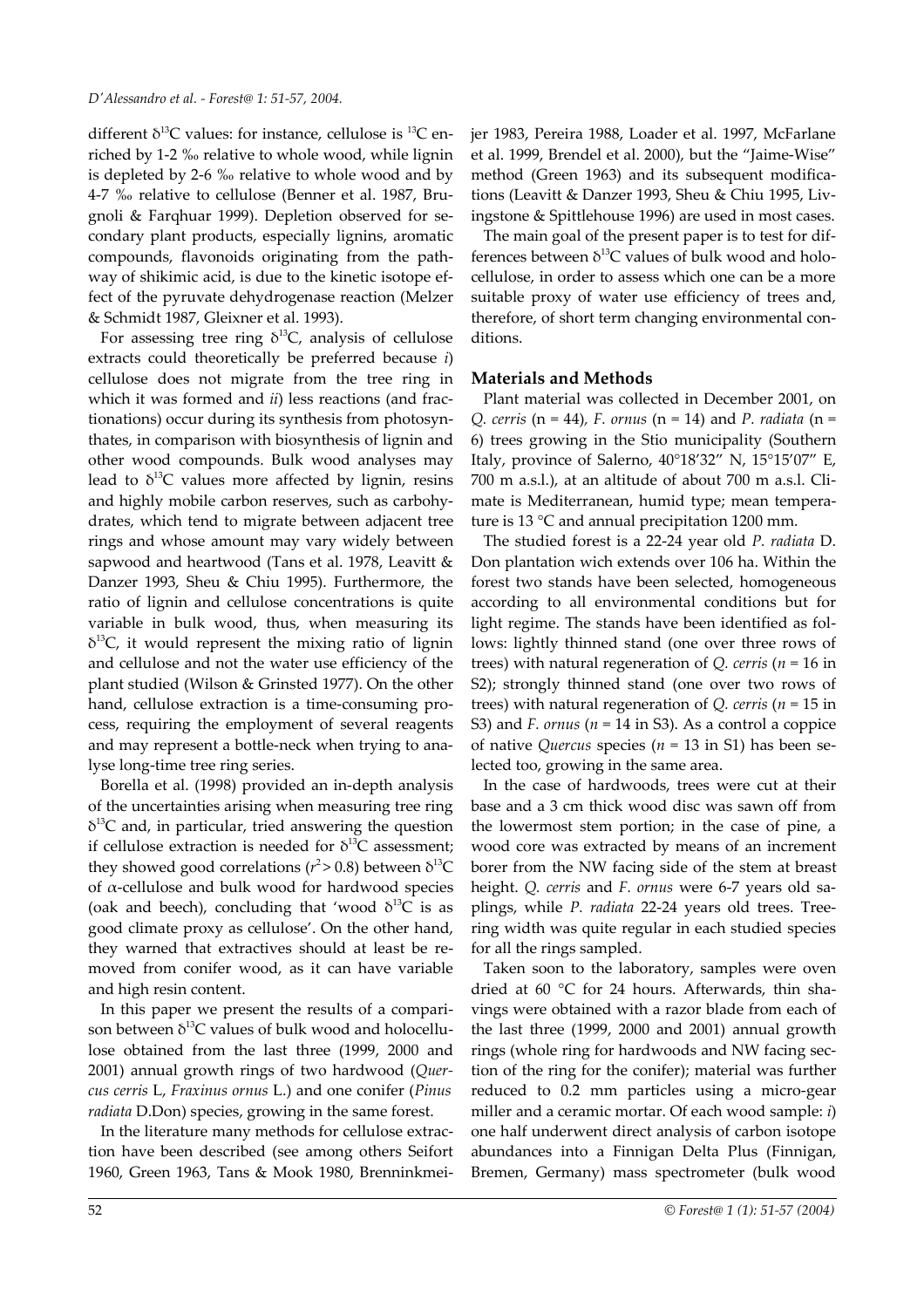samples, *WS*); *ii*) the other half underwent holocellulose (hereafter indicated as cellulose) extraction according to the Jaime-Wise method (Green 1963), modified by Leavitt & Danzer (1993); afterwards, holocellulose was analysed into the same Finnigan Delta Plus mass spectrometer (cellulose samples, *CS*). Cellulose extraction was carried out in two steps: *i)* removal of sugars and lipids by means of a soxhlet apparatus, keeping the samples 48 hours in a 2:1 solution of toluene and ethanol and 48 hours in pure ethanol, *ii)* removal of lignin, keeping the samples 4 days in a solution of sodium chlorite  $(NaClO<sub>2</sub>)$ and glacial acetic acid (CH<sub>3</sub>COOH) at 70 °C (bleaching). Before bleaching, samples were taken out from the soxhlet to dry and boiled in a beaker with

**Tab. 1** - Differences among adjacent tree ring  $\delta^{13}$ C values according to one-way ANOVA.

| <b>Species</b>          | <b>Bulk wood</b> |     |       | Holocellulose |     |       |
|-------------------------|------------------|-----|-------|---------------|-----|-------|
|                         | F                | df  | P     | F             | df  | P     |
| Quercus<br>cerris       | 0.381            | 131 | 0.684 | 0.056         | 143 | 0.945 |
| Fraxinus<br>ornus       | 0.307            | 47  | 0.737 | 0.129         | 49  | 0.879 |
| <b>Pinus</b><br>radiata | 0.616            | 17  | 0.501 | 0.707         | 15  | 0.513 |



**Fig.** 1 - Tree ring  $\delta^{13}$ C values of bulk wood (•) and holocellulose (○) according to year in S1  $(A)$ , S2 $(B)$  and S3 $(C)$  for all the studied species.

*<sup>©</sup> Forest@ 1 (1): 51-57 (2004)* 53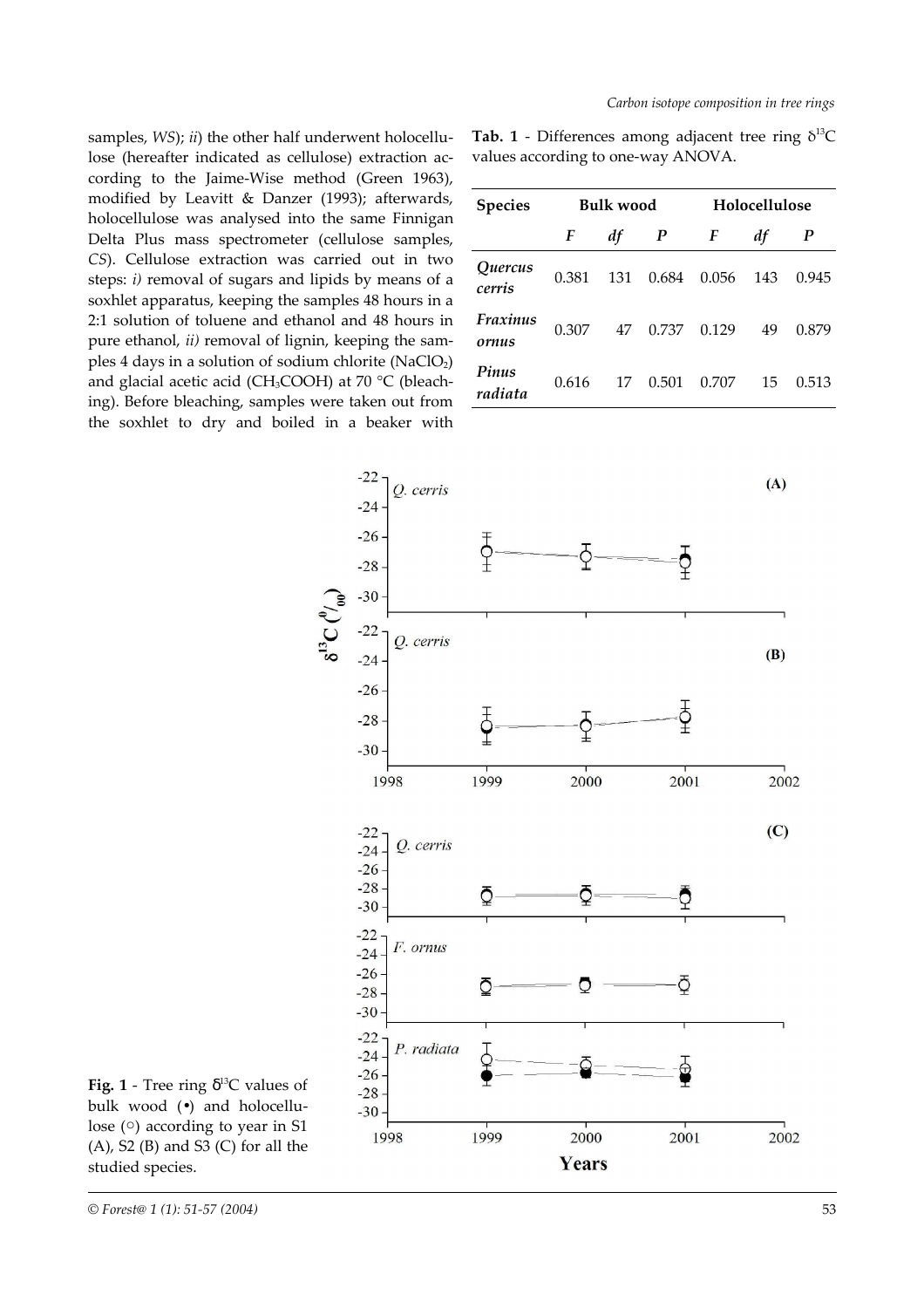

Fig. 2 - Comparison between species;  $\delta^{13}$ C values (mean ± SD) of bulk wood and cellulose of *Q. cerris* (left column), *F. ornus* (central column) and *P. radiata* (right column). Different capital (bulk wood) and lower case (holocellulose) letters indicate significant differences (*P* < 0.05) among species according to S-N-K multiple comparison test;  $\delta^{13}$ C values from different growth rings in the same plant have been considered as replicates.

deionised water for 6 hours to remove hydro-soluble sugars. The level of the solution during bleaching was kept constant refilling the beaker when needed; at the beginning of each day of bleaching samples were accurately rinsed in deionised water and the solution was replaced by a newly prepared one.

All statistics were carried out using the SPSS statistical package (SPSS Inc. 1989-1999).

## **Results and Discussion**

According to one-way ANOVA, tree-ring carbon isotope composition ( $\delta^{13}$ C) did not differ among annual growth rings in any of the studied tree species, as well as holocellulose (*CS*) or bulk wood samples (*WS*) were considered (tab. 1).

In the present case of study, site climatic conditions did not show significant differences among years (data not shown): mean annual temperature was slightly above the average value and water was not a limiting factor since precipitation amounts were larger than the average value. Also, light environment in each stand did not change significantly during the short study period. Therefore, the absence of significant variations in  $\delta^{13}$ C among years could be attributed to steady climatic and environmental conditions experienced by the trees during the different years, as showed also by ring widths (data not shown). In fact, yearly tree ring  $\delta^{13}C$  values did not differ among them both in the case of *BW* and *CS* (fig. 1).  $\delta^{13}$ C values of adjacent tree rings from the same plant may thus be averaged in case of short term physiological studies, according to previous findings (Borella et al 1998), for reducing the effect of lignin migration and of translocation of previous year photosynthates during earlywood construction.

Values of  $\delta^{13}C$  differed significantly among tree



**Fig. 3** - Comparison between methods;  $\delta^{13}$ C values (mean ± SD) of bulk wood (left column) and holocellulose (right column) of *Q. cerris*, *F. ornus* and *P. radiata*. n.s. means not significant whilst \* indicates significant differences, according to paired sample *t*-test; δ <sup>13</sup>C values from different growth rings in the same plant have been considered as replicates.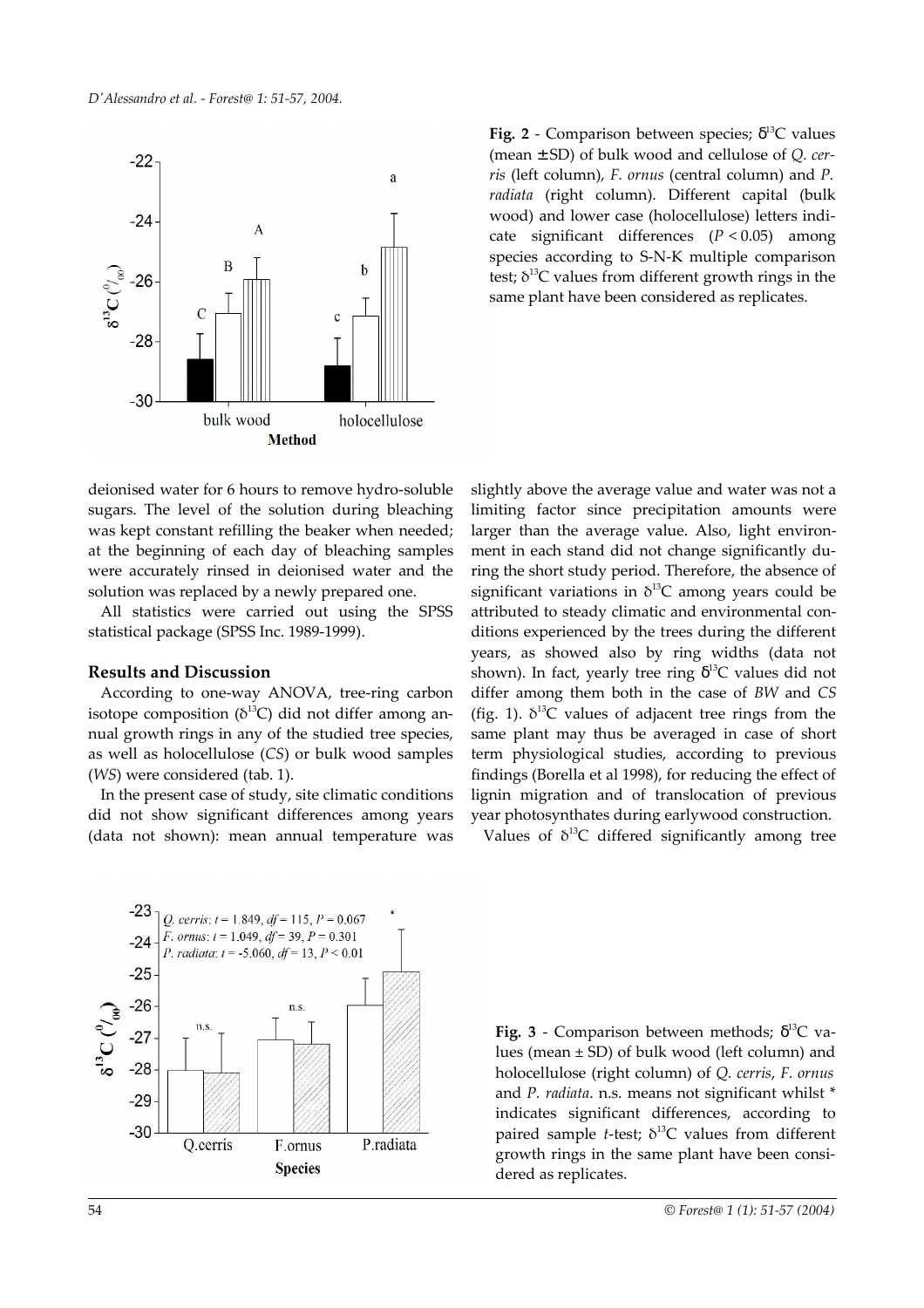

**Fig. 4** - Relationship between δ <sup>13</sup>C values of bulk wood (y-axis) and holocellulose (x-axis) in *Q. cerris* (A), *F. ornus* (B) and *P. radiata* (C); the line represents the 1:1 relationship.

species, both in the case of *CS* and *WS*. In particular, *Q. cerris* showed the lowest (more negative) isotopic composition (fig. 2); carbon isotope discrimination is considered a good proxy of water-use efficiency



**Fig. 5** - Scatter of bulk wood δ <sup>13</sup>C residuals *vs*. holocellulose  $\delta^{13}$ C relative to the zero value.

(Ehleringer 1991) and the observed differences in isotopic composition could likely be attributed to contrasting ecophysiological characteristics between the studied species (Tans et al. 1978, D'Alessandro et al. in preparation) as well as to varying lignin to cellulose ratios among years and species. In fact, the two species show different stomatal behaviours as discussed in the literature: *Q. cerris* exhibits a lower stomatal control than *F. ornus* (Tretiach 1993) when experiencing water stress (Nardini et al. 1999).

At least in part, the δ <sup>13</sup>C values in *Q. cerris* and *F. ornus* saplings may also be affected by a 'juvenile effect' (Francey & Farquhar 1982, Bert et al 1997), which consists of low and/or steadily increasing values of wood and cellulose  $\delta^{13}$ C during the early stages of tree growth. This "juvenile effect" has been attributed to a different microenvironment during the phase of seedling establishment, to uptake of  $^{13}C$ depleted respired  $CO<sub>2</sub>$  from the canopy floor and from the soil, or to age-related physiological factors (Freyer 1979, Francey 1981, Marshall & Monserud 1996, Bert et al. 1997).

In both *Q. cerris* and *F. ornus* no significant difference in δ <sup>13</sup>C was found between *CS* and *WS* (according to paired-samples *t*-test), despite holocellulose was found to be depleted in  $^{13}$ C by 0.04 ‰ in oak and by 0.09 ‰ in ash, relative to bulk wood (fig. 3). Holocellulose  $\delta^{13}C$  could have been affected by hemicellulose, whose content is greater in juvenile wood (Rowell et al 2000) and which is depleted in  $^{13}$ C with respect to cellulose (Benner et al. 1987, McFarlane et al. 1999). On the other hand, in *P. radiata* δ <sup>13</sup>C values were significantly more negative in *WS* than in *CS*.

Indeed, looking at the relationships between individual δ <sup>13</sup>C values in *CS* and *WS* samples, it can be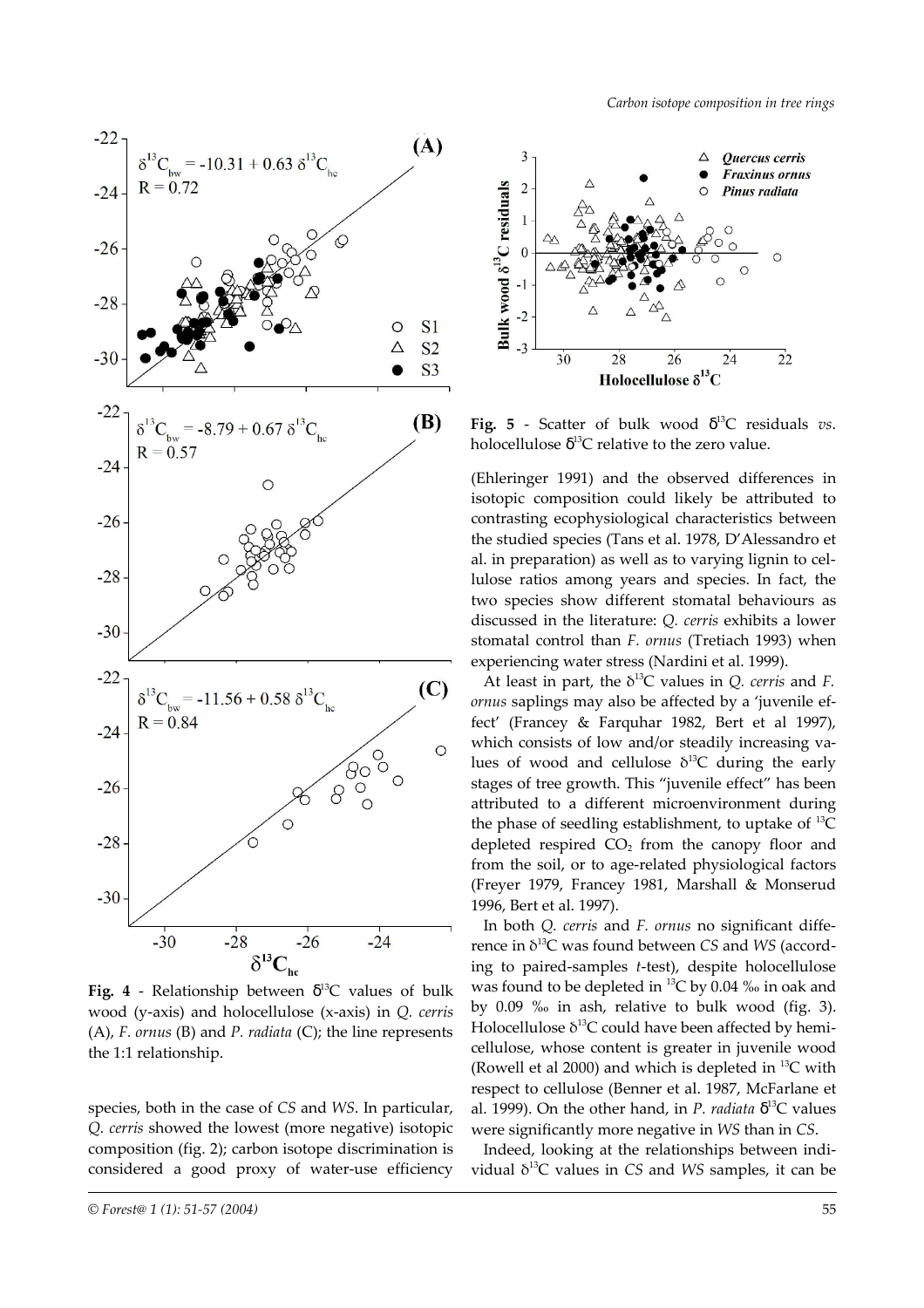observed that in *Q. cerris* and *F. ornus* data points are rather well scattered around the one-to-one line, with no apparent systematic deviation (fig. 4A and B), whilst in the case of *P. radiata WS* tend to provide more negative  $\delta^{13}C$  values (fig. 4C). Besides, the large range of variation of δ <sup>13</sup>C values in *Q. cerris* for both CS (5.6‰) and WS (4.8‰) depends on the fact that trees were sampled in three different stands with changing light conditions; therefore  $\delta^{13}$ C values varied among stands depending on the characteristics of the above canopy cover (pine versus native oak coppice, data not shown). In fact, according to oneway ANOVA, δ <sup>13</sup>C values in *Q. cerris* differed significantly among stands, for both *WS* (*F* = 26.936, *df* = 129, *P* < 0.00001) and *CS* (*F* = 18.247, *df* = 111,  $P < 0.00001$ ), with S1 showing higher  $\delta^{13}C$  values relative to S2 and S3.

With respect to the relationship reported by Borella et al. (1998) (fig. 4A) for oak wood, we have found a lower correlation coefficient between δ <sup>13</sup>C of *CS* and *WS*, due to larger scatter in our data, but a closer agreement to the one-to-one relationship. The slope of regression between holocellulose and bulk wood is always smaller than 1, showing that the isotopic variations in *CS* are larger than the variations in *WS*. This result could indicate that some interesting climatic or environmental signal may be preserved in  $\delta^{13}$ C of holocellulose while it can be partially lost or masked in  $\delta^{13}C$  of bulk wood. This can be due to the fact that, unlike wood lipids and other compounds, holocellulose derives directly from the primary photosynthates (Gleixner et al. 1993); thus, its carbon isotope composition could better reflect the climatic and environmental conditions which affected the photosynthetic pathway.

On the other hand, it is worth noting that regression residuals are unevenly distributed, *i.e.* irregularly scattered, around the zero value (fig. 5), thus suggesting caution in the use of a linear regression model.

We may conclude that in *Q. cerris* and *F. ornus* , wood carbon isotopic composition is mainly affected by cellulose  $\delta^{13}C$  and bulk wood seems a suitable material to work with when studying plant ecophysiological response to changing environmental conditions. Only under conditions which may favour rapid polysaccharides degradation, as may occur with wood material suitable for paleoclimatic studies, extraction of lignin may be recommended (Schleser 1999). As for *P. radiata*, our results suggest that  $\delta^{13}$ C of bulk wood could deviate significantly from  $\delta^{13}$ C of holocellulose, possibly as an effect of

secondary compounds, such as oleoresins, whose amount can vary from year to year and lignin, which tend to migrate among as well as within tree rings. In this case, cellulose  $\delta^{13}$ C could represent a more stable and reliable index compared to bulk wood.

#### **Acknowledgements**

Research work supported by the Italian National Project COFIN-2003 'Interventi selvicolturali e basi ecofisiologiche della rinaturalizzazione di rimboschimenti', entitled to A.S. (Project leader O. Ciancio) and by funds from 'Dottorato di ricerca in arboricoltura da legno', University of Basilicata. We thank Marco Borghetti and one anonymous reviewer for helpful comments on the manuscript.

#### **References**

Benner R, Fogel ML, Sprague EK, Hodson RE (1987). Depletion of  $^{13}$ C in lignin and its implication for stable carbon isotope studies. Nature 329: 708-710.

- Bert D, Leavitt SW, Dupouey JL (1997). Variations of wood  $\delta^{13}$ C and water-use efficiency of Abies alba during the last century. Ecology 78 (5): 1588-1596.
- Borella S, Leuenberger M, Saurer M, Siegwolf R (1998). Reducing uncertainties in  $\delta^{13}$ C analysis of tree rings: pooling, milling and cellulose extraction. Journal of Geophysical Research 103 D16: 19519-19526.
- Brendel O, Iannetta PPM, Steward D (2000). A rapid and simple method to isolate pure α-cellulose. Phytochemical Analysis 11: 7-10.
- Brenninkmeijer CAM 1983. Deuterium, oxygen-18 and carbon-13 in tree rings and peat deposits in relation to climate, Ph.D. Thesis, Rijksuniv. Groningen, Groningen, Netherlands.
- Brugnoli E, Farqhuar GD (1999). Photosynthetic fractionation of carbon isotopes. In: Photosynthesis: Physiology and Metabolism (Leegood RC, Sharkey TD, von Caemmerer S eds.), Kluver Academic Publisher, Boston, pp. 399-434.
- D'Alessandro CM, Saracino A, Borghetti M (in preparation). Comparison of tree-ring bulk wood and cellulose  $\delta^{13}$ C efficiency in the study of the ecophysiology of the natural regeneration of hardwood species (*Quercus cerris* L. and *Fraxinus ornus* L.) experiencing different light regimes in *Pinus radiata* D. Don plantations.
- Ehleringer JR (1991).<sup>13</sup>C/<sup>12</sup>C fractionation and its utility in terrestrial plant studies. In: Carbon Isotope Techniques (Coleman DC, Fry B eds.), Academic Press, New York, pp. 187-200.
- Farquhar GD, O'Leary MH, Berry JA (1982). On the relationship between carbon isotope discrimination and the intercellular carbon dioxide concentration in leaves. Aus-